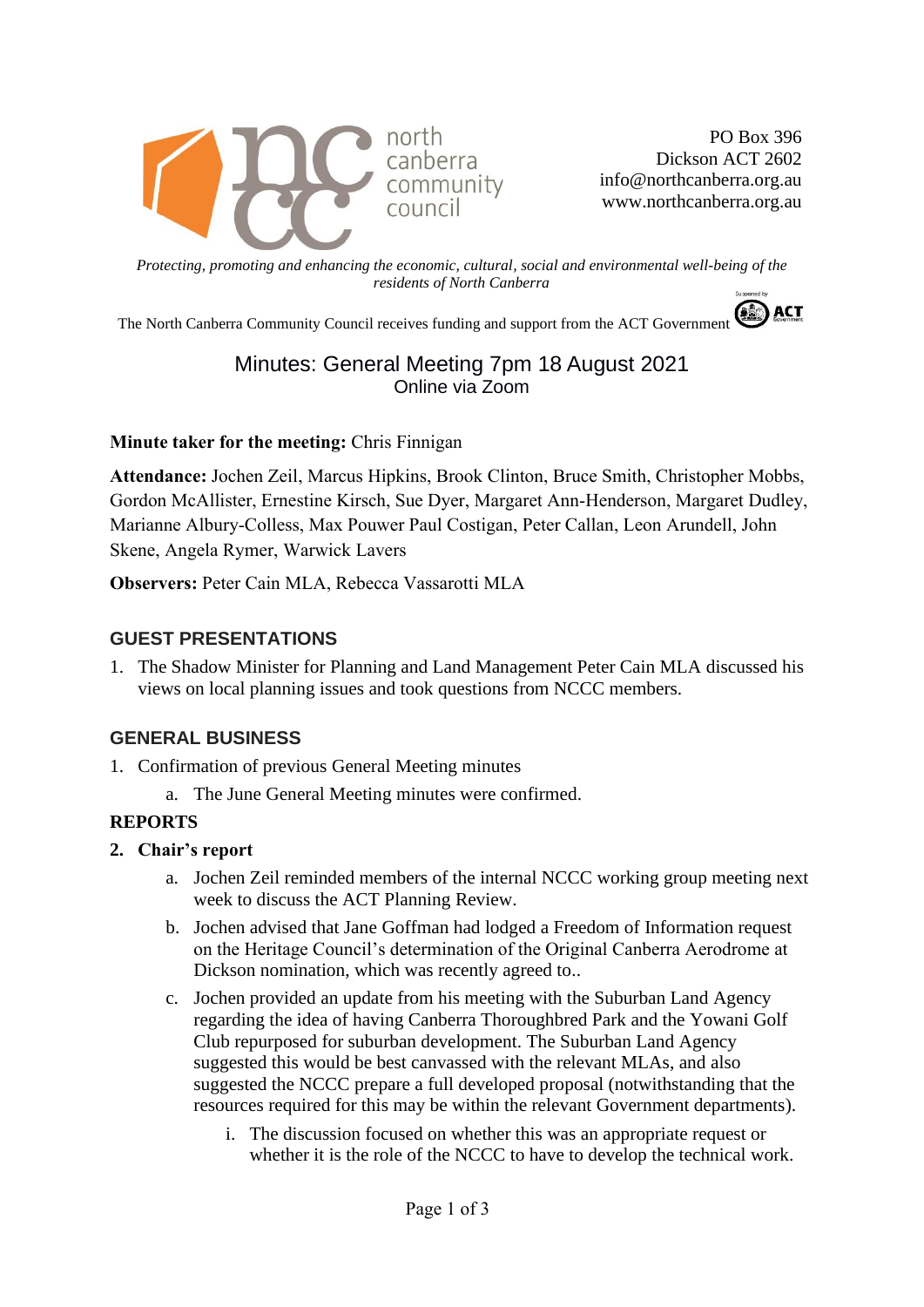d. Jochen notes that, in accordance with clause 74 and 97 of the NCCC Constitution, an out of session decision was made by the Committee on 23 August 2021 to add Ainslie (Ainslie Residents' Association) and Braddon (Braddon Collective) to clause 73 of the Constitution. The proposal was unanimously agreed to by the NCCC Committee.

# **3. Treasurer's report**

- a. Bruce Smith provides advises that the current balance is \$4,290 and that there has been so grant expenditure since July. The independent financial review for the 2020-21 reports is also underway. The NCCC has also received the deed of grant for this financial year which has now been signed.
- b. Bruce advises on the proposals received so far for the 2021-22 grant period, noting that a few residents associations have not yet had a chance to put through bids. The NCCC agrees that the Committee will review the proposals with a need for immediate funding via email correspondence and the proposals for planned funding be considered at the next appropriate monthly Committee meeting.
- c. Bruce outlines a proposal for a social media intern, who would be responsible for boosting the NCCC's social media presence over a three-month period. There is a wide-ranging discussion about the proposal, including with regards to the NCCC's overall approach to communications and in terms of how any short term internship could provide ongoing benefit to the NCCC. It is agreed that the proponents of the proposal come back with a proposal that incorporates a broader communications strategy for further consideration.

# **4. Residents' associations update**

- a. Ainslie Marcus Hipkins advised that there haven't been any developments with the Bill Pye park or the Ainslie Football Club decisions at this stage.
- b. Braddon Ernestine Kirsch advised that the Braddon Collective's feedback on the proposed Londsdale street upgrades noted many of the proposals would be highly beneficial, but a major issue was that the upgrades focussed purely on Lonsdale Street at the expense of Mort Street.
- c. Campbell Margaret Henderson noted that they have over 600 signatures on their petition regarding increased on-street parking in Campbell (which will be sent to Elizabeth Lee to lodge in the Legislative Assembly).
- d. Dickson Peter Callan reported that on the Woolley street upgrade, there is going to be a meeting the following day with the new Dickson Place manager, which is hoped will establish a more positive relationship.
- e. Hackett Christopher Mobbs advised that the mural on the brick wall behind the Hackett Shops has recently been completed.
- f. Lyneham Angela Rymer advised that Light Up Lyneham went well, with approximately 850 people attending.
- g. Reid Marianne Albury-Colless advised that the tensions around knock-downrebuild developments in suburbs with significant heritage value such as Reid are becoming more prevalent, with a recent auction on Euree street being promoted as a knock down rebuild opportunity (despite the heritage regulations in the suburb).

# **5. Other business**

# **Close of meeting**